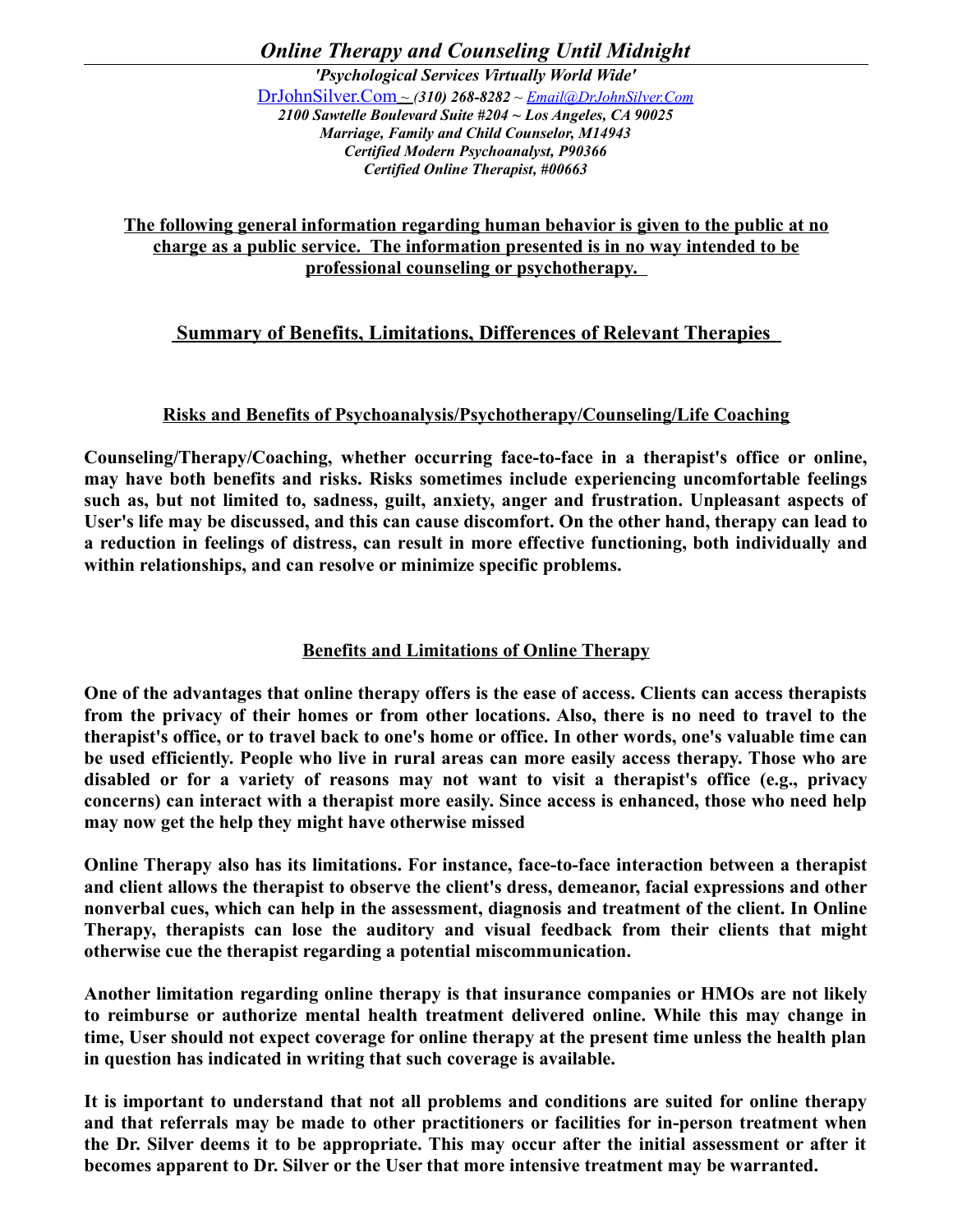# **Online Therapy**

### -**Anonymous**

**You never have to be seen by your therapist. If you are self-conscious, have a high-profile that you want to keep low, or you open up best when you are hidden from view, online therapy may be preferable to you.**

### **-Convenient**

**You can schedule as session other than during regular office hours at your home, office or while traveling.** 

### **-Time-Effective**

**You can schedule 30 or 50-minute sessions. You may also choose to schedule sessions for longer than 50-minutes if you choose. You don't have to take time off of work; you can easily fit an appointment into your workday.**

### **-Cost-Effective**

**Many times you only need a 30-minute session, and with online therapy that is all you have to pay for. Also, when online you are more likely to not waste valuable time. You save time and money in transportation to and from your Doctor office.**

# **Traditional Therapy**

#### **-Non-Anonymous**

**You are always right there in front of your therapist. This may not always be advantageous if you are feeling introverted, shy, embarrassed or nervous.**

#### **-Inconvenient**

**You may need to wait seven days between each appointment. You need to get dressed, go out in public and commute to go to your therapist's office.**

**\ -Costly**

**Traditional therapy can include additional expenses, such as travel expenses and childcare. In addition, therapists typically work on a sliding scale, with the most common rates being between \$80 and \$150 per hour.**

# **-Time Consuming**

**A session during the day can turn into a few hours when you figure in travel and parking time. You may need to schedule appointments after work or on weekends and thus take away from time with your family or work responsibilities.**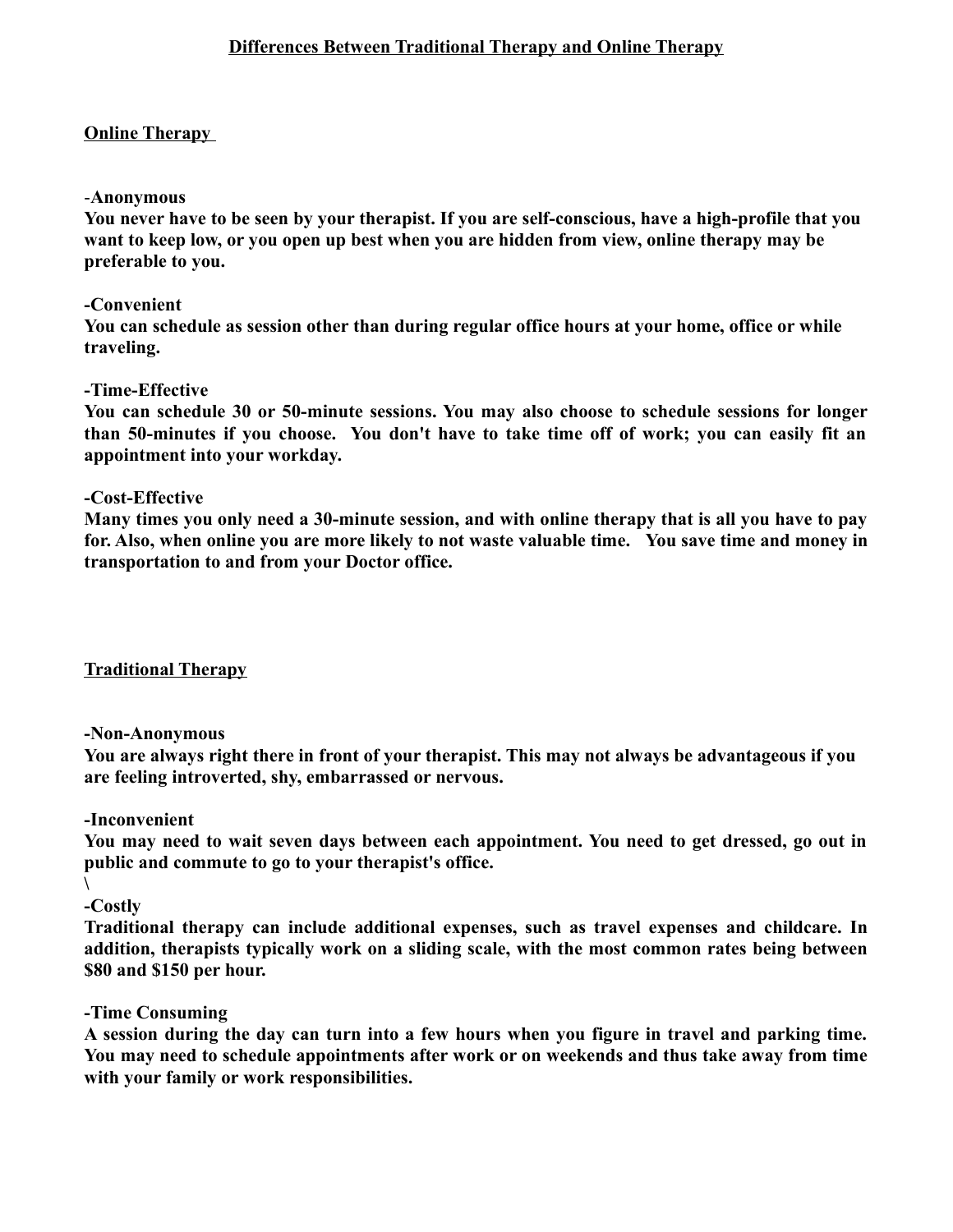# **Psychotherapy**

**-Can work from an illness model and it treats diagnosis.**

**-Work on Issues.**

**-Focuses on past, present and future.**

**-Deals with emotional or behavioral problems, with past or current disruptive situations, and with dysfunction to bring the client to normal function.** 

**-Provides a space for client to gain insight, work on suppressed emotions, and reevaluate their defenses.**

**-Recognize irrational beliefs, and learn skills to minimize symptoms and live healthier lives.**

**-The Therapeutic relationship is important. The relationship can be used as a model for the client to utilize in other relationships.** 

**-Can be practiced Online only in the state that the therapist and client reside.**

# **Life Coaching**

**-Does not treat diagnoses.**

**-Work on goals.**

**-Focuses on present and the future.**

**-Works with already successful, functional person who wants to move toward higher function and achieve excellence, while creating an extraordinary life.**

**-Moving beyond one's own comfort zone.**

**-Result Oriented.**

**-Through a process of inquiry and personal discovery, coach and client work together to build client's awareness and responsibility while providing feedback, tools, support and structure to accomplish more.**

**-Coach & Client relationship is not a determining factor, however it is a partnership that helps clients achieve fulfillment in their personal and professional lives.**

**-Can be practices Online and holds no geographic boundaries.**